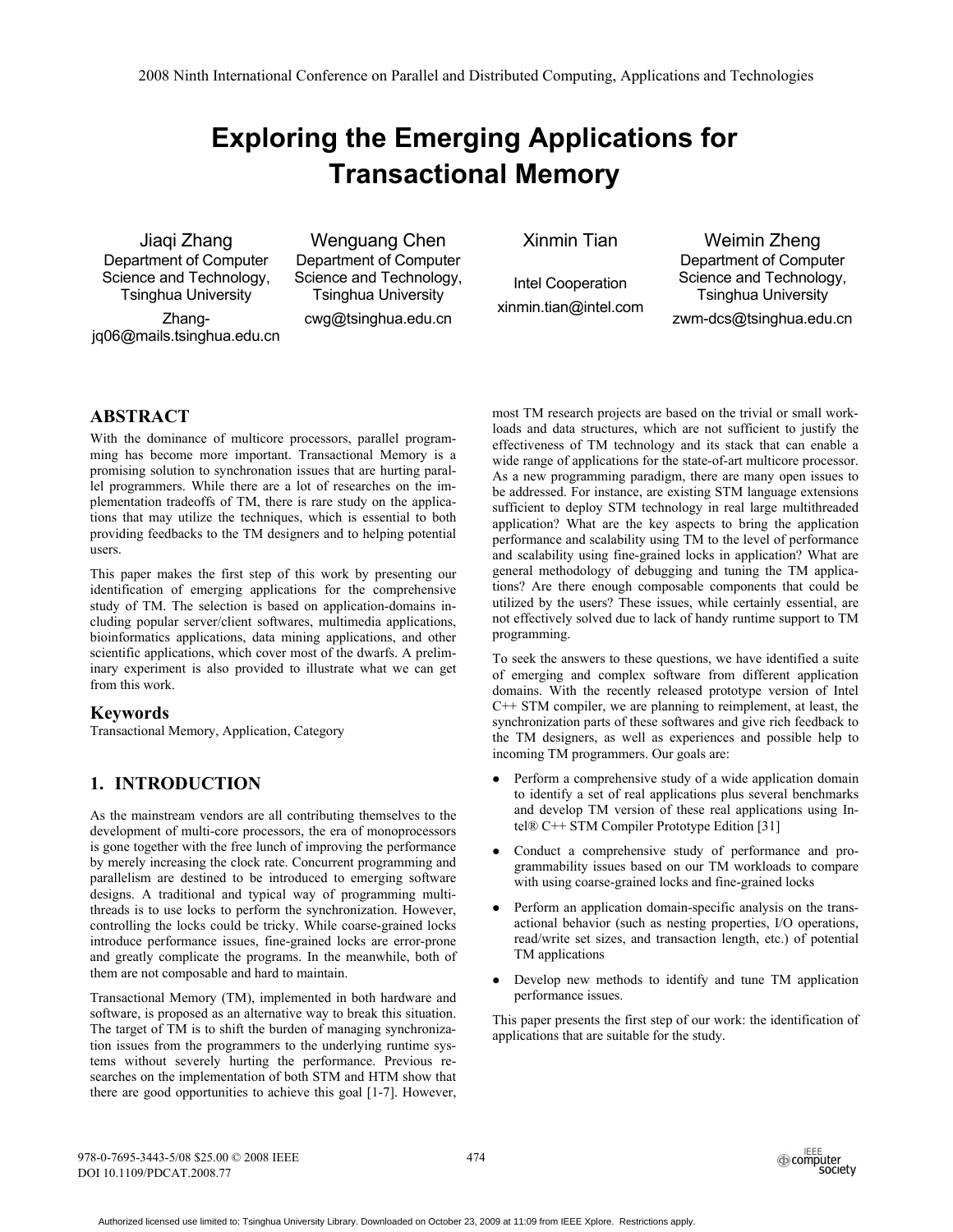# **2. RELATED WORK**

Regarding the design of TM, [8] has done a comprehensive survey, and this part will not be the focus of this paper. As applications are necessities to evaluate any TM implementation and to provide feedback to TM developers to make further improvements, there are several works that try to provide or to analysis transactional implementation of programs and benchmarks. According to the complexity of the software these works focus, they can be divided into 3 categories: simple data structures, single application, and complicated application suites.

## **2.1 Simple Data Structure**

The use of single data structures to test STM implementations is widely applied even from the occurrence of STM systems. And most of the relatively early uses of these micro benchmarks are covered in the survey of [8]. And it is also used in a lot of recent researches that are not covered in the survey [1, 2].

# **2.2 Single Application**

[9] targets on the workload of SPECjbb2000, which is a benchmark for JAVA middleware. By exploring the parallelism within a single warehouse, the authors revealed the advantages in performance of transactional memory over coarse grained locks. Although the parallelism mainly focuses on the access of a B-tree structure which presents all the stuffs in a warehouse, the 3-tier architecture of SPECjbb2000 makes this application significantly more complicated than single data structures.

[10] provides one of the earliest suggestions on how to think of general purpose applications in a TM view. The author found while Lee's algorithm on routing can be hardly parallelized by locks, it could be solved in a transactional manner. Similarly, [11] also presents how to apply the idea of transactional memory to real programs, and provides feedback to the implementations of STM in the view of a user.

[12, 13] presents a variant of Linux implemented using several self-defined HTM primitives. The authors implemented a set of HTM semantics, introduced a way to cooperate between locks and transactions, and integrated transactions with the OS scheduler. This work provides how a legacy OS could utilize TM and its performance. Although it basically focuses on HTM, it could bring valuable experiences in the development of STM.

# **2.3 Complicated Application Suite**

[14] studies the support for TM runtime from different aspects of the whole software stack including data structures, OS, language, and so on. The paper focuses on the description of major problems in each field (such as IO in OS, language features), but doesn't provide experiences from real applications.

[1] has implemented 5 benchmarks including *genome*, *vacation*, *kmeans*, *lybrinth*, and *bayes*, together with several data structures to evaluate their implementation of a hybrid TM. However, the applications they used are relatively small and is hardly representative.

[15] presents a benchmark derived from OO7. It by itself is not a real world application of any kind. It tries to produce a benchmark that could simulate different access patterns of TM applications.

The idea is to create a complex shared data structure and perform different operations to access it concurrently and in different patterns. STMBench7 has generalized four categories with a total of 45 operations to constitute a dedicated full testcase. However, while the benchmark provides an alternative way to test the general performance of an STM implementation, it is difficult to simulate varied application domains since it relies on the users to generalize the access pattern of their programs, which may costs a lot of human resource and is error-prone as well. Besides, the data structure it uses is regular and thus could not be representative to certain workloads.

[16] performes analysis on the transactional behavior of up to 35 multithreaded applications by lexically replacing all the lock primitives to corresponding TM marks. The analysis focuses on the transactional length, read-set and write-set sizes, and the frequency of nesting and I/O operations. The work groups the applications by the programming models the programs adopt (JAVA, POSIX, OpenMP, ANL Macros). However, as the work suggests, it focuses on the code analysis and transactions are not executed in reality. Thus it cannot analyze certian transaction behaviors such as retries, which are identical in the performance analysis.

[35] presents the work of identifications of bugs in popular concurrent software. The work analyzes these bugs and describes how TM could help avoid them, and at the same time proposes suggestions on how future TM implementations should be designed to help programmers. However, this work focuses only on the concurrency bugs instead of the whole design of applications.

[17] presents our closest relative comprehensive study on TM practice. The paper implements a Java based software transactional memory runtime and a suite of corresponding Java benchmarks including SPECjbb2000, DaCapo hsqldb, STMbench7, and a set of micros. However, they are all implemented in JAVA, which can be significantly different from  $C/C++$  in both performance and programming model. Also, mainstream databases and servers are mostly implemented in C/C++.

# **3. APPLICATIONS OVERVIEW**

The categories and their related programs are listed in Table 1. It presents the short application description together with their lines of code (LOC) and possible related dwarfs[29]. In our study, we generalized 5 categories of emerging applications. That is popular softwares, multimedia applications, bioinformatics supplications, data mining programs, and other scientific programs. Except for the popular softwares, the other categories are selected basically because they are becoming increasingly important and essential to our lives, and they are also consuming more and more computing power. We are also trying to cover as many as possible the dwarfs described in [29]. As a result, we find the applications relate to approximately 11 out of the 13 dwarfs. Note however, the estimated mapping of the applications to their related dwarfs is based on the lexical search of the application properties on Figure6 of [29], and the real mapping may depend on the application implementation. For example, the SVM may relate to Dense Linear Algebra or Sparse Linear Algebra depending on its implementation. Thus an exact mapping can only be performed after solid understanding and implementation of the application. Also, it is very possible that the applications we marked N/A in the dwarf column turn out to be related to certain dwarfs. The applications also cover the three key aspects of the RMS applications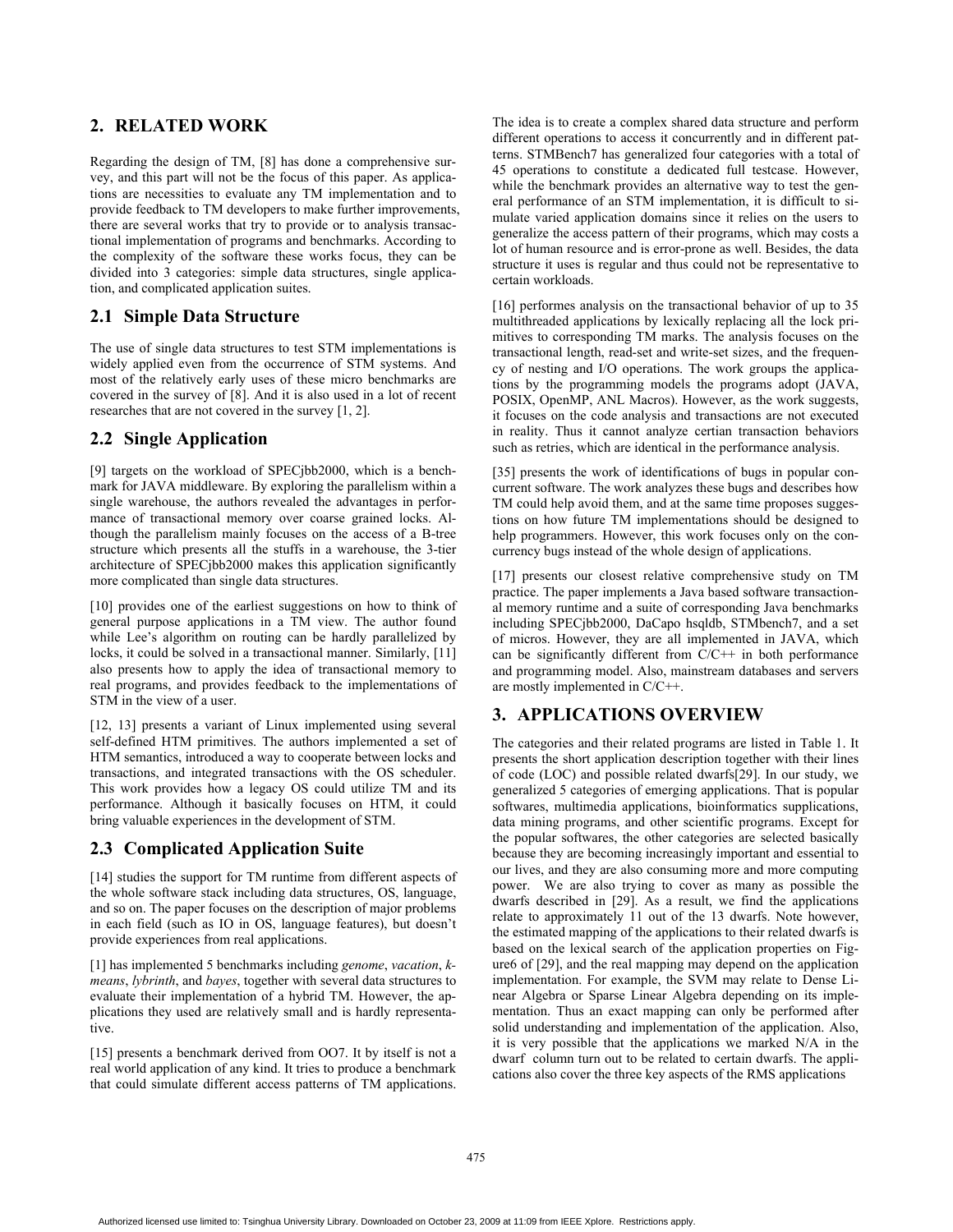| Application                       | Source                                | LOC   | Description                                                                         | Related Dwarf(s)                                                     |  |  |  |
|-----------------------------------|---------------------------------------|-------|-------------------------------------------------------------------------------------|----------------------------------------------------------------------|--|--|--|
| <b>Popular Software and Tools</b> |                                       |       |                                                                                     |                                                                      |  |  |  |
| <b>STL</b>                        | <b>GNU GCC</b>                        | 70K   | The C++ Standard Template Library                                                   | N/A                                                                  |  |  |  |
| <b>MCSTL</b>                      | <b>GNU GCC</b>                        | 15K   | The multi-core ready C++ Standard Template Library                                  | N/A                                                                  |  |  |  |
| Apache HTTP<br>Server             | Apache                                | 270K  | An Apache implementation of HTTP web server                                         | Finite State Machine                                                 |  |  |  |
| FastDB                            | FastDB                                | 31K   | A Main Memory Relational Database Management                                        | Combinational Logic/                                                 |  |  |  |
|                                   |                                       |       | System                                                                              | Dynamic Programming                                                  |  |  |  |
| FileZilla Server                  | FileZilla                             | 50K   | A popular FTP server provided by Mozilla                                            | Finite State Machine                                                 |  |  |  |
| Multi-core Ma-<br>pReduce         | <b>Stanford Phoe-</b><br>$_{\rm nix}$ | 1.5K  | The implementation of MapReduce on CMP platform<br>provided by Stanford             | Monte Carlo                                                          |  |  |  |
|                                   |                                       |       | <b>Multimedia Applications</b>                                                      |                                                                      |  |  |  |
| Sphinx 3                          | ALPbench                              | 30K   | An application for speech recognition                                               | N/A                                                                  |  |  |  |
| RayTrace                          | Tachyon                               | 10K   | Tachyon ray tracer that renders 3-D scene                                           | Monte Carlo                                                          |  |  |  |
| MPEG-2 Encod-<br>er/Decoder       | ALPbench                              | 28K   | Standard video Encoder/Decoder                                                      | Dense Linear Alge-<br>bra/Structured Gr-<br>ids/Finite State Machine |  |  |  |
|                                   | <b>Bioinfomatics</b>                  |       |                                                                                     |                                                                      |  |  |  |
| ClustalW smp                      | <b>BioPerf</b>                        | 26.7K | Multiple sequence alignment for nucleotides acids                                   | N/A                                                                  |  |  |  |
| Hmmer                             | <b>BioPerf</b>                        | 4K    | Hidden Markov Models for aligning multiple sequences                                | Graphical Models/                                                    |  |  |  |
|                                   |                                       |       |                                                                                     | Sparse Linear Algebra                                                |  |  |  |
| <b>FASTA</b>                      | <b>BioPerf</b>                        | 48K   | Local similarity search programs                                                    | N/A                                                                  |  |  |  |
| <b>GRAPPA</b>                     | <b>BioPerf</b>                        | 21K   | Genome Rearrangements Analysis under Parsimony and<br>other Phylogenetic Algorithms | N/A                                                                  |  |  |  |
| <b>MST</b>                        | GaTech                                | 2.9K  | Minimium Spanning Forest                                                            | Combinational Logic                                                  |  |  |  |
|                                   |                                       |       | <b>Data Mining</b>                                                                  |                                                                      |  |  |  |
| ScalParC                          | MineBench                             | 2K    | Decision tree classification                                                        | Graph Traversal                                                      |  |  |  |
| k-Means                           | MineBench                             | 1.3K  | Mean-based data portioning method                                                   | Dense Linear Algebra                                                 |  |  |  |
| <b>SVM-RFE</b>                    | MineBench                             | 4.5K  | Support Vector Machines - Recursive Feature Elimination                             | Dense/Sparse Linear                                                  |  |  |  |
|                                   |                                       |       |                                                                                     | Algebra                                                              |  |  |  |
| <b>SEMPHY</b>                     | MineBench                             | 20K   | Structure learning algorithm based on phylogenetic trees                            | N/A                                                                  |  |  |  |
|                                   | <b>Scientific programs</b>            |       |                                                                                     |                                                                      |  |  |  |
| <b>FFT</b>                        | <b>FFTW</b>                           | 6K    | 3D Fast Fourier Transformation                                                      | <b>FFT</b>                                                           |  |  |  |
| Art                               | SPEComp                               | 2K    | Image Recognition/Neutral Network                                                   | N/A                                                                  |  |  |  |
| Equake                            | SPEComp                               | 1.6K  | Earthquake Modeling                                                                 | N/A                                                                  |  |  |  |
| Barnes-Hut                        | SPLASH-2                              | 3K    | Simulates the interactions in a system of N bodies                                  | N-Body                                                               |  |  |  |
| SSCAv2                            | GaTech                                | 1.7K  | DARPA graph theory benchmark                                                        | Graph Traversal                                                      |  |  |  |

**Table 1: The identified 23 applications that will be used in our study** 

proposed by Intel [36]. For example, Sphinx in the multimedia applications and SVM-RFE in the data mining applications are related to Recognition, most of the data mining applications are related to Mining, and the popular softwares, Barnes-Hut, and Equake are related to Synthesis [29].

We have also considered the implementation complexity. As will be suggested in Section 4, we assume it takes 1 developer 3 hours to convert 1K lines of code. As there are totally about 635K lines, ideally, it require effort from 3 developers over the course of about 80 days. And the time cost is acceptable.

 When dealing with applications of specific field, we tend to rely on the latest emerging benchmarks in that field, because we believe that the experts know more about their own area then anyone else. The detailed and exact explanations of each application can be found on their corresponding benchmarks. This section will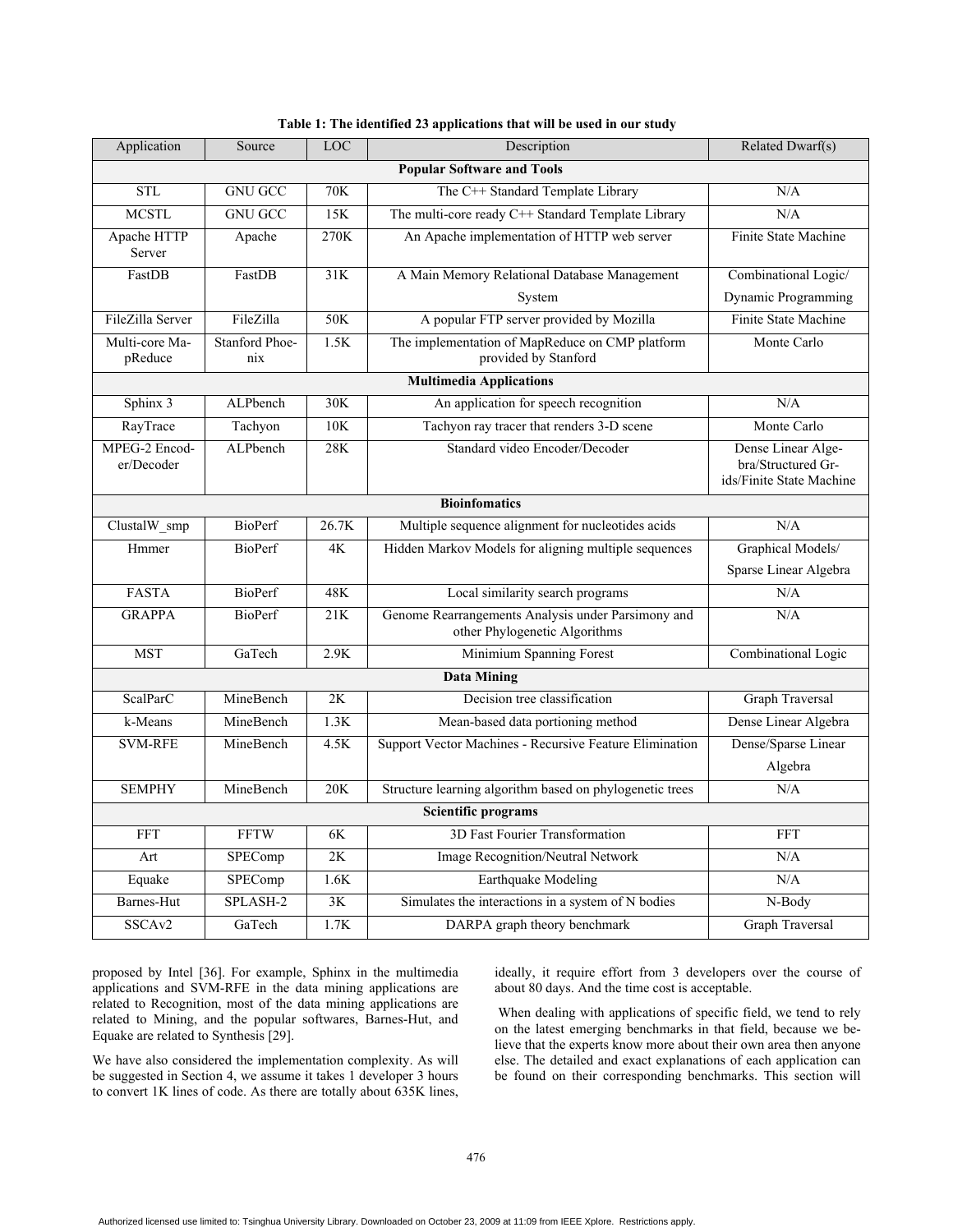only make a brief introduction to them and include our reasons of selection.

#### **3.1 Popular Software and Tools**

Popular software and tools here refer to the applications that are targeted on popular purposes and are publicly available. They are usually complex and in large scales. The purpose of selecting large software is in three fold:

- To provide available transactional components and software for public use;
- To find the difficulties and problems in using transactional memory as a synchronization mechanism to implement large scale software;
- To test the performance of STM implementations in real world.

C++ Standard Template Library is a widely used component in numerous softwares developed in C++. However, its implementation is not compatible with current STM solutions. Although Intel C++ STM compiler has provided some kind of mechanisms to automatically apply transactional semantics to legacy codes, it is necessary to provide a hand tuned tm-ready version of STL given its importance. Also it is not recommended to rely on the compiler to perform the analysis in such complicated and crucial environment. A tm-ready version of STL should readily be used with guaranteed thread-safety and transactional semantics in any parallel programs that utilize transactional memory or not.

 GNU GCC 4.3 has integrated Multi-Core STL[18], which is a partly parallelized version of STL. It aims to accelerate the performance of programs even without the programmers' knowledge on parallel programming. Since it can be seamlessly integrated to legacy codes that utilize STL, there are various opportunities to compare the transactional memory with locking mechanism on performance issues.

 Apache HTTP Server[19] and FileZilla FTP Server[20] are two popular web/FTP servers that are servicing millions of people every day. FastDB[21] is a well-known in-memory database management system, which is the origin of transactional memory.

MapReduce[22] is first proposed and implemented by Google on clusters, and latterly implemented on CMP platforms as Phoenix[23] by Stanford. It provides an alternative and promising abstract of concurrent programming style and is effectively applied to a variety of applications.

Except C++STL, all the other selected software are heavily threaded and thus may easily expose synchronization problems and provide potential to exhibit the advantages and shortcomings of each TM implementation.

#### **3.2 Multimedia Applications**

With the increasing computing power of processors and the demanding from both entertainment and industry, multimedia applications become an important workload. A significant feature of current multimedia applications is their ever increasing complexity. In addition, more and more applications, such as 3-D games and video playbacks, require real-time processing of multimedia data. At the same time, most multimedia applications show significant parallelism, such as processing every word in a sentence in parallel or rendering different key frames simultaneously.

ALPBench[24] provides a suite of emerging complex multimedia applications that are parallelized in 3 levels (thread-, data-, and instruction-level). In our study, however, we only make use of the thread level parallelism.

CMU Sphinx 3 is a speech recognizer, which identifies each word in a speech and converts them into texts. Speech recognizer becomes more and more widely used particularly in the field of Human Computer Interface and security, and most emerging OSes are utilizing them as fundamental functionality (e.g. Windows Vista, Symbian).

A ray tracer is used to render a scene given a scene description. The input, which is a scene description, usually contains the information of the objects, the viewers, and light such as location and shapes. And the output is the rendered scene. This technology is widely used in the area of 3-D games, virtual reality and modeling.

MPEG-2 Encoder and Decoder are the applications to convert video frames into compressed MPEG-2 bit-stream and to convert it back. The technology is essential to almost all the video related applications including their recording, editing and playback. Currently there are several new video encodec standard such as MPEG-4 and H.264. However, their algorithms are essentially similar to that of MPEG-2.

Note that the application of FaceRec, which recognize faces from pictures, is abandoned in our study because it exposes rare inferences between threads and thus is not suitable to exhibit the features of TM.

### **3.3 Bioinformatics Workload**

Bioinformatics technology has become an important research field as genetic data is growing exponentially. It has shown its necessities in numerous critical industries such as medicine, agriculture, and environment. Bioinformatics technology could help researchers identify interesting patterns or extract useful information from long sequence of genome. As these applications have become one of the largest computing power consumers, it is necessary to observe their parallelism.

 There are several benchmarks available on Bioinformatics, Bio-Perf[25], BioBench[26], and BioInfoMark[27], to name a few. BioPerf is a most recent one among them, and has parallelized 4 out of 10 of the applications. To demonstrate the features of TM, we have adopted the 4 parallelized applications.

 ClustalW\_smp is a parallelized version of ClustalW, which takes multiple DNA and protein sequences as input, align them based on their ancestral relationships, and output the results.

 Hmmer aligns multiple sequences by the means of Hidden Markov Model. It is constituted of several small applications. Among these applications, we are only adopting the threaded Hmmpfam, which search the transcriptional regulatory protein.

 As Blast, FASTA also does pairwise local alignment. However, their algorithms are essentially different. It is constituted of a set of small applications, which perform similarity search for sequence databases.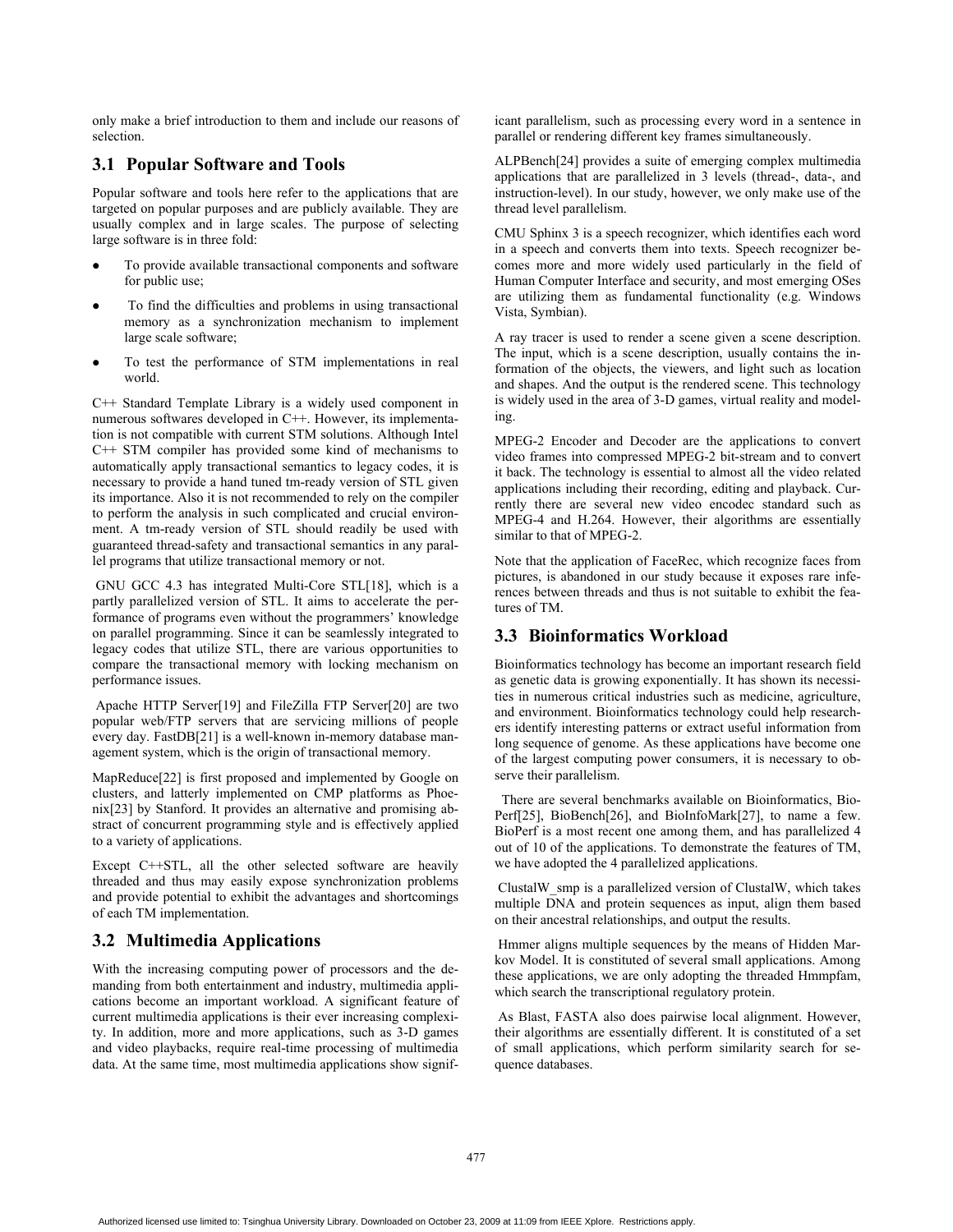GRAPPA stands for Genome Rearrangements Analysis under Parsimony and other Phylogenetic Algorithms, and is used to reconstruct phylogeny. It provides the first linear-time implementation of inversion distances improving upon the original polynomial time approach.

MST is a combinational problem widely used in various fields, including, but not limited to, medical imaging, proteomics and cancer detection. The GaTech parallel implementation[34] of MST achieves good speedup over a wide range of input graphs.

#### **3.4 Data Mining Applications**

Data mining is the technique to help researchers to make discoveries of potentially useful information in a large amount of data. It is originally only limited to the fields of scientific research and medicine. However, with the exponentially growing size of information especially on the Internet, it also becomes essential to increasingly more fields such as AI, web developing, and even HPC. Since the sizes of the target data sets are usually extremely large, data mining process often costs large amount of computing power. These features make data mining workloads suitable applications to illustrate the computing power of current multicore platforms.

 As an emerging research domain, there are not many alternative applications to select. And the only benchmark suite by far is MineBench[28]. It broadly classifies the applications of data mining into several categories and selects 5 top categories based on how commonly they are and will be used in the industry. This benchmark is also suitable for our study because all the applications are full-fledged implementations and parallelized as well. We have randomly selected 4 applications, each from a distinct category.

ScalParC comes from the category of classification. It is an efficient and scalable variation of decision tree classification, which is faster than other classification method on high-performance data mining. The general process is to recursively splitting the training dataset based on an optimality criterion until all records belonging to each of the partitions bear the same class label.

K-means belongs to the category of clustering. It is a well-known algorithm that is used to converge all the objects to k (userspecified) centers by iteratively applying the similarity function to each object and the k cluster centers generated in the last iteration.

SVM-RFE stands for Support Vector Machines – Recursive Feature Elimination, which is a feature selection method. It achieves the selection by recursive feature elimination process. The application is widely used in gene expression. Note that the scalability of SVM-RFE is one of the worst one among other applications in the benchmark due to locking of memory structures, it is ideal to show the performance changes TM could bring.

SEMPHY is a structure learning algorithm that is based on phylogenetic trees, which represent the genetic relationship of species. It finds the best tree topology and branch lengths representing the distance between two neighbors by means of probability estimation algorithm.

### **3.5 Other Scientific Applications**

Except the workloads in specific domains been identified, we are trying to seek more suitable applications in other scientific area.

The general guideline is to cover more dwarfs that are present in [29]. For example, FFT from FFTW[32] is identified as spectral method, and Barns-Hut is a representative program of the n-body method. SSCAv2[33] is a graph algorithm benchmark suite that contains 4 kernels (graph generation, large sets classification, subgraphs extraction, and graph clustering). Also, it is expected to include some SPEC benchmarks such as those from SPE-Comp[30], which are ideal applications to present the effectiveness of parallelism.

## **4. PRELIMINARY EXPERIMENTS**

Currently, we have only observed and converted Phoenix. The experiment analysis is based on both programmability issue and performance.

#### **4.1 TM Interfaces of Intel C++ STM Compiler**

Intel C++ STM compiler assists the development of TM programs by providing simple language extensions that present TM semantics. The extensions basically serve two purposes: mark the atomic block, and mark functions that are called inside atomic blocks.

To mark a code block as an atomic block (e.g. a transaction), the extended keyword *tm\_atomic* is used. All the instructions (currently except irrevocable code such as I/O operations) inside the *tm\_atomic* marked block are executed in transaction. However, to apply the transactional semantics to the functions that are called inside a *tm\_atomic* block, one should mark either *tm\_callable* or *tm\_pure* on the function definition. The former one declares that there are accesses to shared variables in the functions, and thus the compiler generates transactional accesses to them automatically. On the other hand, the compiler does not apply any transactional semantics to a function marked with *tm\_pure*, and it should be guaranteed by the programmers that these functions do not access shared variables.

More detailed descriptions of the compiler can be found in the manual on [31].

#### **4.2 Implementation Method**

The general converting process of Phoenix turns out to be fairly easy and straightforward given the language extensions provided by the compiler. The basic process is simply converting locking statements to TM marks (e.g. \_tm\_atomic), and annotating certain routines to be one of the TM attributes (e.g. \_\_tm\_callable). However, the memory manipulation in the critical regions is a problem. While we can implement transactional *memset*, implementing transactional memory *allocation/free* is not trivial, and cannot be easily solved by the compiler of version 1.0. Users have to deploy their own memory allocation policy in order to utilize the TM semantics. Luckily the prototype 2.0 has provided transactional version of memory *allocation/free* operations. In general, except for reimplementation of *memset*, only 10 out of 1500 lines of code are modified. Also there are slight modifications in some of the user programs.

The performance test of TM\_Phoenix is carried out on a 2-way 4 core Xeon platform. The transactional behavior of each program is collected by setting ITM\_STATISTICS to "*verbose*".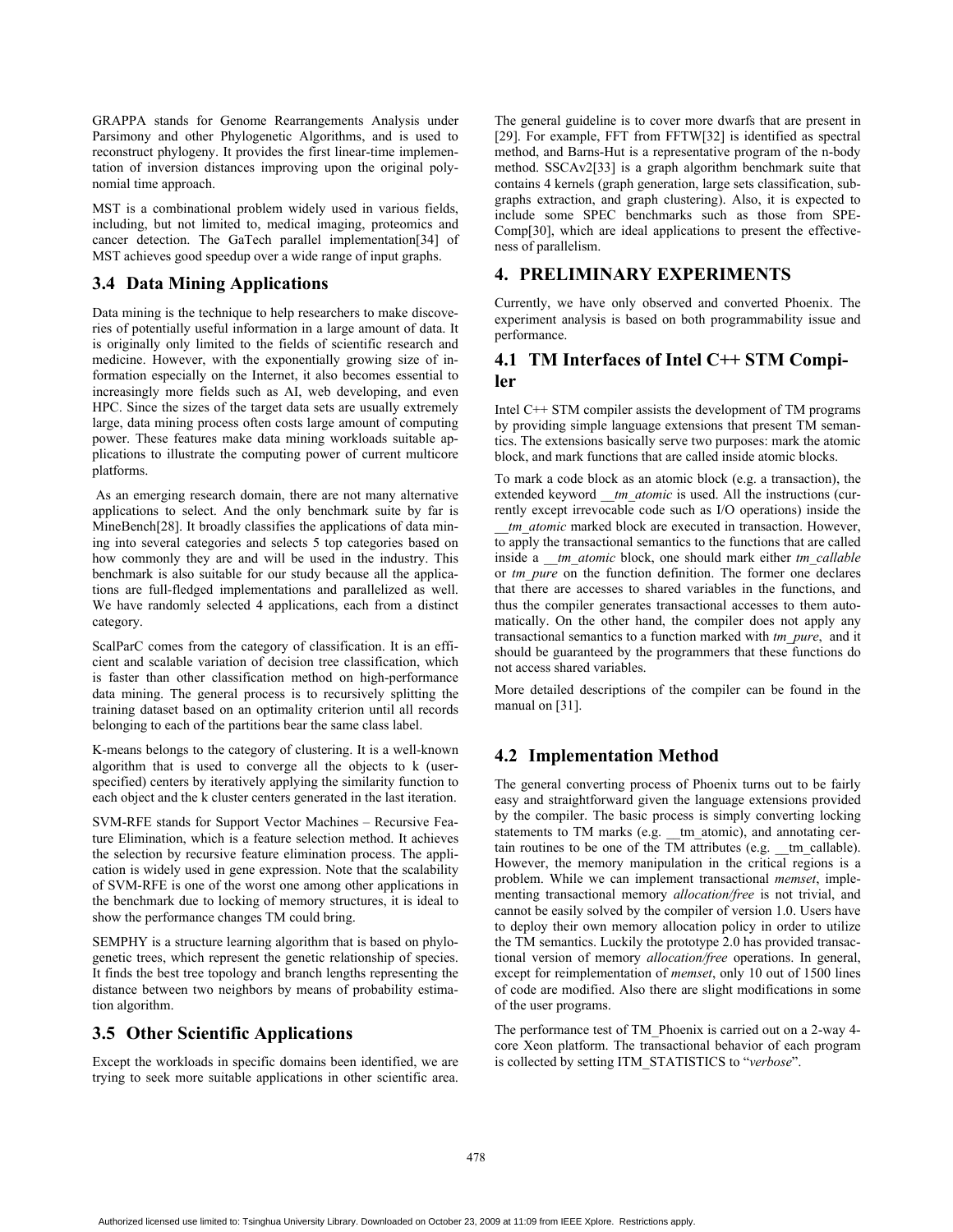### **4.3 Experimental Results**

Excluding the memory operation issues, the converting process takes 1 developer 2 hours. That is, about 750 lines of code per hour. Since there may be unforeseeable problems in the future development, and we are not familiar with applications from other domains, we make a conservative estimate that it will cost 3 hours per developer to process 1K lines. This estimate also agrees with the result in [17].

From the implementation process discussed above, we've learned two issues related to the interfaces that should be provided by a TM solution targeted on industry use:

- Scalable memory allocation and deallocation operations should be provided by the runtime.
- z Certain libraries (such as *memset*) are expected to be provided to ease the programming and make use of the composability of TM.

**Table2: speedup of WordCount Table3: speedup of Histogram**

| procs  | P     | TР    |
|--------|-------|-------|
| serial |       |       |
| 2      | 1.979 | 1.953 |
|        | 4.073 | 4.009 |
|        | 5.242 | 5.281 |

| procs         | P      | TР     |
|---------------|--------|--------|
| serial        |        |        |
| $\mathcal{P}$ | 1.19   | 1.1914 |
|               | 1.7957 | 1.793  |
| 8             | 1.913  | 1.9262 |

**Table4: speedup of ReverseIndex Table5: speedup of Kmeans** 

|  | Table5: speedup of Kmea |  |  |
|--|-------------------------|--|--|
|--|-------------------------|--|--|

| procs  |        | TP     | procs  |       | TP    |
|--------|--------|--------|--------|-------|-------|
| serial |        |        | serial |       |       |
| 2      | 5.049  | 4.323  |        | 2.727 | 2.457 |
|        | 12.187 | 10.433 |        | 4.691 | 4.716 |
|        | 21.589 | 19.125 |        | 7.816 | 7.871 |

Table2, 3, 4, and 5 show the speedup of the converted Phoenix (TM\_Phoenix). The programs and datasets are all provided by the Phoenix package. From the speedup, we find that the TM Phoenix shows the same scalability as the original one. While the TM versions tend to invoke some overhead, there is no significant difference. This is due to the relatively short critical regions in both the system and the user programs, which can also be demonstrated by the following statistics.

Table 6, 7, 8, and 9 present the transactional behavior of each program. It includes the number of transactions (Txns), the number of retries (Retries), and how many bytes do they read/write in transaction. From the statistics, we could easily find that the number of retries grow significantly with the number of threads. For ReverseIndex, when we are running 8 threads, there are 24 times

| Txns<br>procs |     | Retries | BytesRead |       | BytesWritten |       |
|---------------|-----|---------|-----------|-------|--------------|-------|
|               |     | Mean    | Total     | Mean  | Total        |       |
|               | 687 |         | 49.94     | 34311 | 18.83        | 12936 |
|               | 695 |         | 49.7      | 34539 | 18.63        | 12948 |
|               | 711 |         | 49.14     | 34939 | 18.22        | 12956 |

**Table7: transactional behavior of Histogram**

| procs | Txns  | Retries |       | BytesRead |       | BytesWritten |  |
|-------|-------|---------|-------|-----------|-------|--------------|--|
|       |       |         | Mean  | Total     | Mean  | Total        |  |
|       | 21718 | 29      | 59.61 | 1294636   | 19.86 | 431304       |  |
|       | 21722 | 271     | 59.93 | 1301908   | 19.9  | 432272       |  |
|       | 21730 | 491     | 60.23 | 1308744   | 19.93 | 433148       |  |

**Table8: transactional behavior of ReverseIndex** 

| Txns<br>procs |      | Retries | BytesRead |         | BytesWritten |        |
|---------------|------|---------|-----------|---------|--------------|--------|
|               |      | Mean    | Total     | Mean    | Total        |        |
|               | 6792 |         | 170.3     | 1156680 | 104.17       | 707556 |
|               | 6796 | 177     | 170.6     | 1159660 | 104.16       | 707868 |
|               | 6804 | 974     | 172.9     | 1176400 | 104.2        | 708992 |

**Table9: transactional behavior of Kmeans** 

| Txns<br>procs |       | Retries | BytesRead |        | BytesWritten |        |
|---------------|-------|---------|-----------|--------|--------------|--------|
|               |       | Mean    | Total     | Mean   | Total        |        |
|               | 12432 | 24      | 43.87     | 545432 | 21.2         | 263520 |
|               | 12544 | 79      | 43.76     | 548908 | 21.04        | 263884 |
|               | 12768 | 197     | 43.49     | 555332 | 20.7         | 264292 |

of the number of retries than that of 2 threads. This result indicates two concerns that relate to the scalability of TM programs:

- For the TM runtime designers, they should pay attention to the behavior of the runtime on transaction aborts. Although the percentage of retries is not so significant now (a maximum of 0.143%), it may grow very fast when we are running on more and more cores using numerous threads.
- For the programmers, they should also realize that the possibility of retries is increasing rapidly when there are more threads, and they should put efforts in minimizing the overhead of abort, that is, decreasing the memory accesses in the transactions. The Phoenix programs we observe serve good examples. Despite the increasing number of retries, they are scaling well because they invoke rare memory accesses (see the "mean" column of the BytesRead/BytesWrite, which indicate how many bytes does a transaction access on average).

Note however, although reasonable, the results here are still not representative to all the applications from various domains. A comprehensive study can only be done with all the applications rewritten in TM.

#### **5. CONCLUSIONS AND FUTURE WORK**

This paper presents our identification of emerging applications for transactional memory. The applications are collected from various different application domains including popular softwares, multimedia applications, bioinformatics applications, data mining applications, and several other scientific applications.

Preliminary results show that with user-friendly TM interfaces, programming in a TM model can be convenient. And the performance is not significantly hurt. However, there are still a lot of works to do to ease the programming, for example, the library support and memory allocation. And there are also issues that we should pay attention to in order to guarantee the scalability.